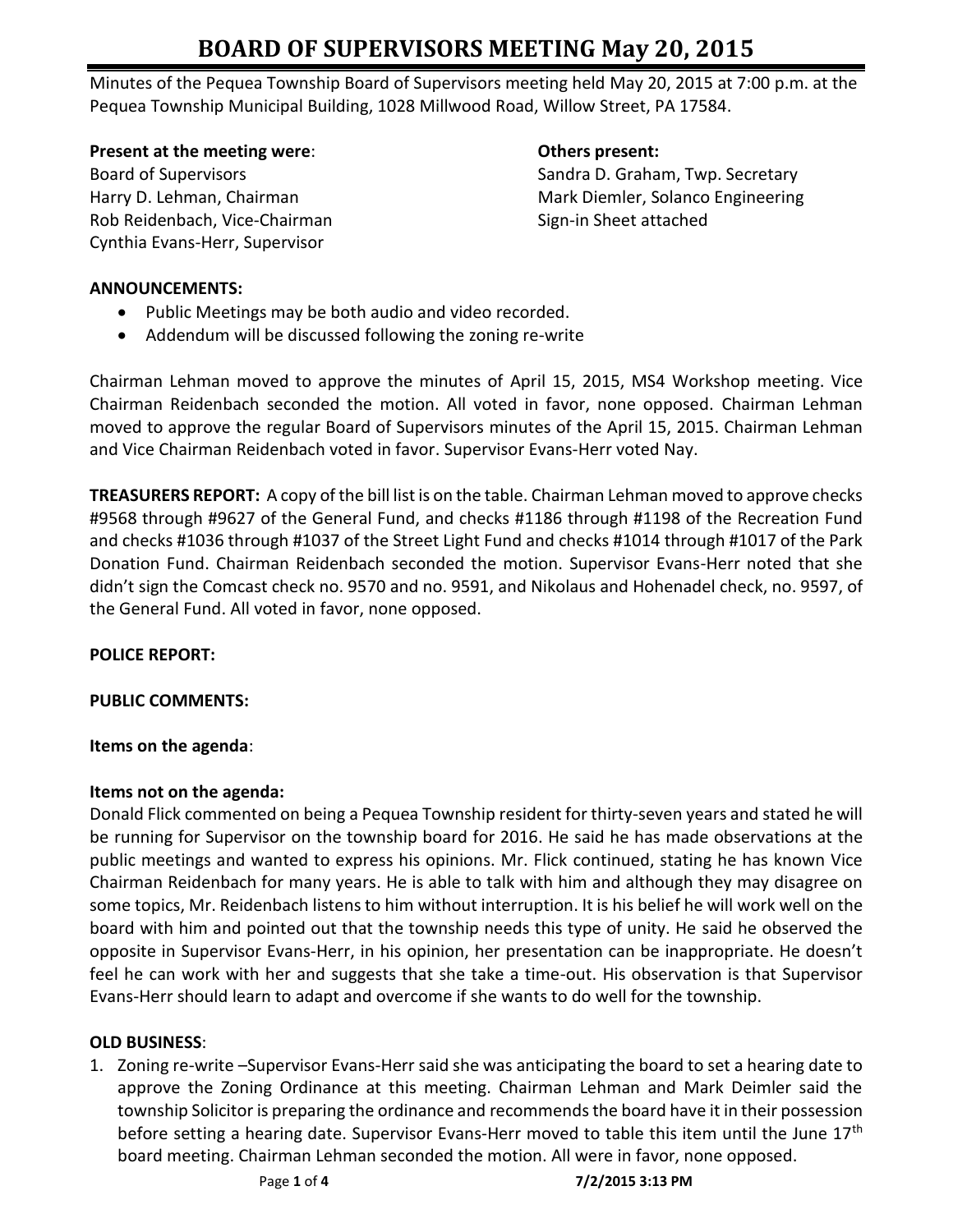#### **ADDENDUM – Phone Study**

Vice Chairman Reidenbach stated that in early 2015 the board approved, the phone time management study as one measure of demonstrating an employee/supervisor time management problem. The personnel policy was also passed in 2015, requiring the employees to limit phone calls to fifteen minutes. Restrictions were also made to cell phone use in the workplace. Calls requiring more than fifteen minutes would need approval from the employee liaison. Vice Chairman Reidenbach said the phone log indicated Supervisor Evans-Herr, violated the policy due to, the number of calls per day, number of minutes per day exceeding the allotted time and calls holding the employees after their scheduled work day. After Vice Chairman Reidenbach read the results of the log he expressed a need to evaluate the staffing needs. Vice Chairman Reidenbach moved to authorize the employee liaison to report his recommendation on administrative employee hours needed for the townships work load. Chairman Lehman seconded the motion. Supervisor Evans-Herr stated the reason she calls the employees and comes into the office is because she feels township information is not relayed to her. She stated she received the board meeting packet Friday, before the scheduled Wednesday meeting and is unprepared. Chairman Lehman recited several rules and procedures from the personnel policy, one which stated the liaison is the primary contact between the board and the employees. Chairman Lehman said that he considers it very clear that there is serious time management problems. A personnel meeting will be scheduled and he will give his recommendation at that time. Vice Chairman Reidenbach added, that during the 2016 budget workshops, it should be discussed if it is viable to hire a full or part-time township manager. Vice Chairman Reidenbach and Chairman Lehman voted in favor. Supervisor Evans-Herr didn't vote.

- 2. Parking Violation fee increase Vice Chairman Reidenbach discussed the proposal to increase parking violations. He noted the snow emergency illegal parking was added to the most severe category to the three classes of fines. He also had conversation with Chief Fiorill of the Southern Regional Police Department before recommending the updated fine fees to the board. Supervisor Evans-Herr said she would like the board to consider waiting until 2016 and include the costs to write the new ordinance in the budget. Chairman Lehman added, he also met with Chief Fiorill and was informed the police department intends to be more diligent with observing parking violations, especially fire hydrant encroachment. It was also discussed amongst the board that three ordinances related to fines are on record and can be eliminated by establishing one new parking violation fee schedule. Supervisor Evans-Herr mentioned she thought it was a good idea to educate the residents on illegal parking violations and further discussed exploring other web-sites, perhaps, the City of Lancaster's site to ascertain how they publish violations. Chairman Lehman moved to instruct the solicitor to prepare a new ordinance pertaining to parking violations. Vice Chairman Reidenbach and Chairman Lehman voted in favor. Supervisor Evans-Herr voted Nay.
- 3. New Zero-Turn Lawn Mower Quotes Chairman Lehman said we are due for a new park mower, there is approximately seven hundred fifty hours on the current mower. The park board budget fund had twelve monthly payments set aside and the mower was paid off in four months, leaving a balance of three thousand five-hundred seventy-three dollars in the budget to use toward a new mower. Chairman Lehman said with the balance and the trade-in mower, it would be easier to pay the remaining amount due in cash. Chairman Lehman moved to purchase the zero-turn lawn mower from Weaver Turf Power at a cost of \$8,959.00 with the trade-in. Supervisor Evans-Herr seconded the motion. All voted in favor, none opposed.
- 4. Shultz Road Culvert Bid Chairman Lehman announced the bid summary for Shultz Road Culvert; Bertolet, \$77,425.00, Construction Master Services, LLC., \$52,995.00, Kel-Con \$129,782.00 W.G.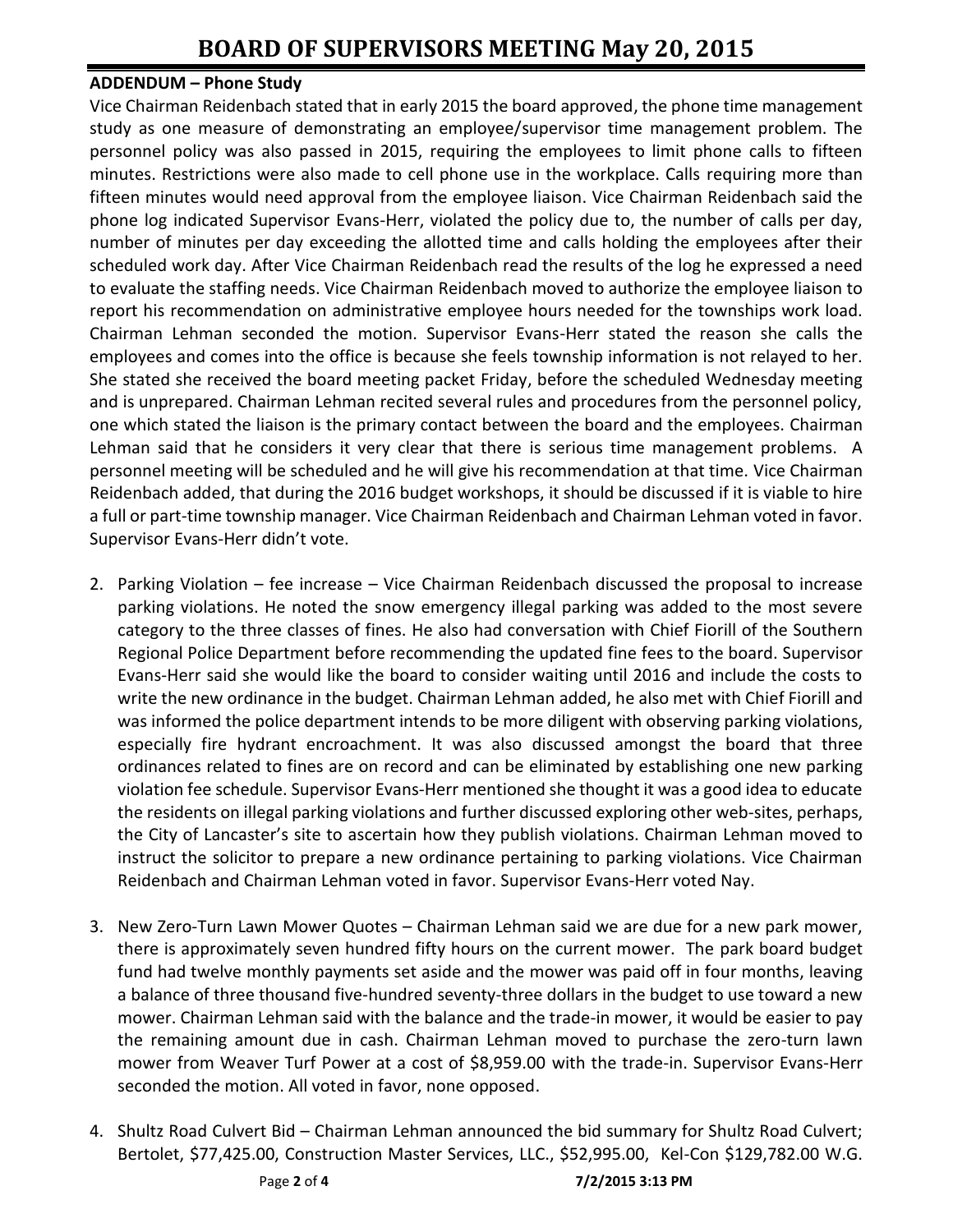# **BOARD OF SUPERVISORS MEETING May 20, 2015**

Land Company LLC, \$186,045.00. Mark Deimler of Solanco Engineering, reviewed the bids and had conversation with the township solicitor, Matthew Crème, on how to proceed. The township is obligated to take the lowest responsible bidder. Supervisor Evans-Herr asked if the board would consider utilizing our township road crew to begin work on setting the inlet pipe in place. Mark Deimler said with two inlets and some piping and using the township road crew, will add an additional three thousand dollars. Supervisor Evans-Herr continued, stating if the township work crew installs the inlets at the same time the contracted construction crew is replacing the wing walls it would avoid further disruption to the road. Chairman Lehman asked Mark Deimler if he would draw up a plan for the township road crew and meet with Jeff Fry to discuss a strategy and Mr. Deimler agreed. Both Chairman Lehman and Vice Chairman Reidenbach were on board with this course of action. Chairman Lehman moved to award the Shultz Road culvert bid to Construction Master Services, LLC, in the amount of \$52,995.00. Supervisor Evans-Herr seconded the motion. All were in favor, none opposed. Chairman Lehman will sign the contract excepting the proposal and Mark Deimler will contact Rettew. The discussion continued about funding the project, it was decided to use the surplus in the road fund account. Dissolution of the bridge fund account will be on June's agenda.

5. Run Valley Road – Culvert – Chairman Lehman – Mark Deimler of Solanco Engineering, provided a proposal from Groffdale Concrete Walls, Inc., he said the quote is very reasonable and is under the threshold that requires obtaining additional quotes. It will necessitate utilizing township labor and renting a trackhoe to excavate for Groffdale Concrete to pour the wall. If project is authorized by the board, Mr. Deimler will request the Aument's (adjoining property owners) to sign an easement agreement, which will be recorded at the recorder's office. The proposal will need a signature for acceptance and Chairman Lehman will sign an emergency permit. Supervisor Evans-Herr moved to approve Groffdale Concrete Walls, Inc. proposal for \$8,000.00. Chairman Lehman seconded the motion. All voted in favor, none opposed.

## **NEW BUSINESS:**

- 1. SALDO Mark Deimler Chairman Lehman indicated that an adoption schedule was given to SALDO and a letter to the county commission and planning commission should be the next step. Chairman Lehman moved to authorize Mark Deimler to write a letter to the planning commission in regards to our schedule for doing our SALDO and copy the county commissioners. Supervisor Evans-Herr seconded the motion. All were in favor, none opposed.
- 2. West Lampeter Township-MS4 Coordinator Chairman Lehman moved to retain the services of Kara Kalupson, an employee of West Lampeter Township, as our stormwater coordinator, at the rate of forty dollars per hour, plus expenses. Supervisor Evans-Herr seconded the motion. All were in favor, none opposed.
- 3. Lancaster County Association of Township Supervisors MS4 Workshop (Road Crew Employees)- Chairman Lehman moved to have the Treasurer remit two hundred dollars and notify Lancaster County Association of Township Supervisors of our interest to have our road crew attend the June 22<sup>nd</sup> MS4 Workshop. Supervisor Evans-Herr seconded the motion. All were in favor, none opposed.
- 4. Reimburse Flagpole Memorial Fund Chairman Lehman moved to instruct the treasurer to reimburse the Flagpole Memorial Fund, one hundred seventy dollars, eighty-two cents from the general fund for the two hundred amp service. Supervisor Evans-Herr seconded the motion. All were in favor, none opposed.